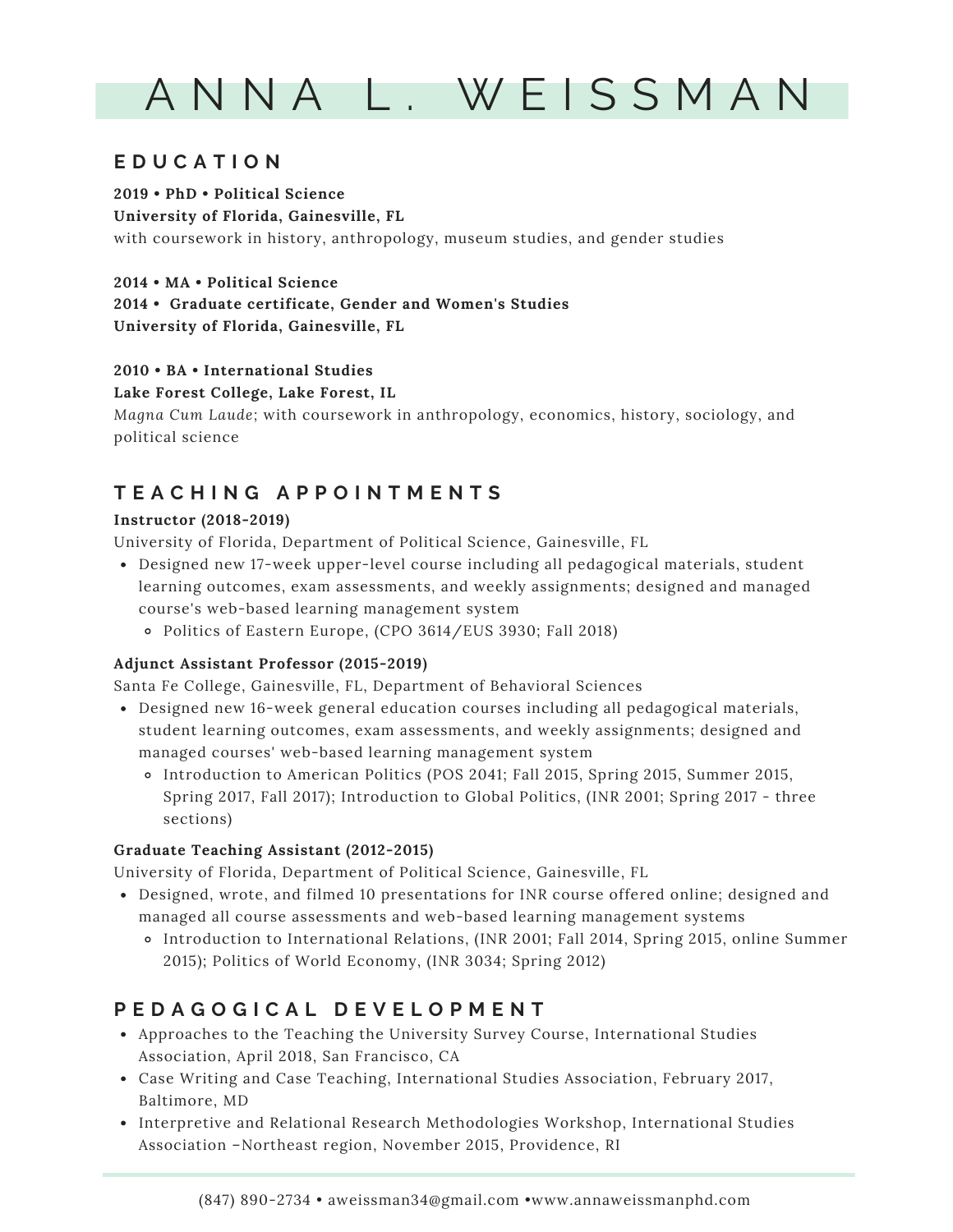# **R E L E V A N T E X P E R I E N C E**

#### **July The Historic Barker Mansion, Michigan City, IN**

**2020-** Curatorial Fellow (July 2020-Dec 2020); Acting Director (Dec 2020-Sept 2020)

- **April** Curator (Dec 2020 - April 2022)
- **2022** Restoration Project Management
	- Managed \$4.5-million-dollar site improvements and development projects, structural repairs, and restoration,
	- Provided weekly project updates and design input with guided presentations for Board of Directors
	- Exhibits
		- Designed and implemented 1200-square foot, multi-room, permanent exhibit on historic Haskell & Barker Factory (opening fall 2022)
		- Managed \$300,000 exhibit budget
		- Provided digital content including monthly newsletters, social media campaigns, curatorial presentations, photography, and videography
		- Planned temporary and digital exhibits
	- Curatorial Department
		- Produced full-length, multi-stage project plan including interpretative objectives, analysis of primary source documentation, site description, profile of occupants, description of each floor (4), rooms (19), objects and furnishings in each room, recommendations for new use/position of objects and rooms, and recommendations for supporting materials and media (signage, exhibits)
		- Managed of \$4-million-dollar historical collection, digital archive, and physical archive
		- Supervised volunteers and part-time curatorial staff

#### **Jan Smithsonian National Museum of American History, Washington, D.C.**

- **2020-** Research Historian and Curatorial Intern
- **June** Designed research on acquisition history, documentation, curatorial notes,
- **2020** exhibits pertaining to African American history 1963-1979; developed and implemented organizational methodology of division records
	- Exhibition team, "Girlhood: It's [Complicated"](https://americanhistory.si.edu/exhibitions/girlhood-its-complicated) permanent exhibit (5,000 sq. foot gallery, June 12, 2020- January 2, 2022) and traveling exhibit (2023-2025)
	- Collection team, "New Paths to Change: [Undocumented](https://www.smithsonianmag.com/smithsonian-institution/how-smithsonian-documenting-undocumented-political-organizing-movements-180974220/) Immigrant Activism, 2000 to Present," with the Smithsonian Latino Center and the Smithsonian Asian Pacific American Center
	- Helped manage \$40,000 for auction to procure objects and ephemera for NMAH collection

#### **Dec Matheson History Museum, Gainesville, FL**

- **2018-** Interpretative Planner
- **Aug** • Planned exhibit and generated theme, storyboard, and content; historical writing,
- **2019** interpretation, and exhibit script, catalogues, and media for temporary exhibition for "McCarthy Moment: The Johns Committee at the University of Florida (1958-59)," Feb 2020-Aug 2020 and "Trailblazers: 150 Years of Alachua County Women," March 2020, for *Celebrate Women 2020*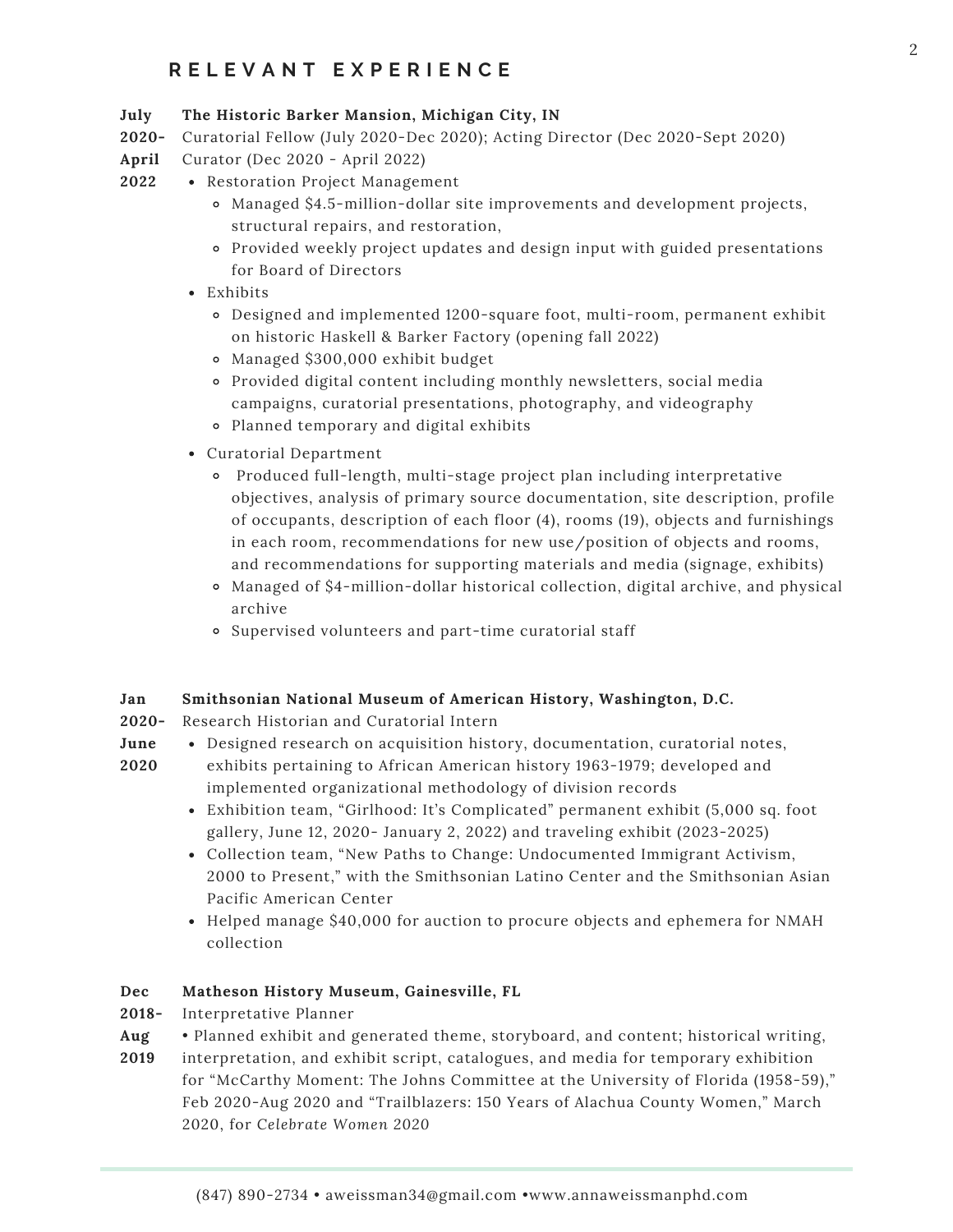#### **Feb Panama Canal Museum Collection, Special Collections, George A. Smathers**

- **2018- Libraries, University of Florida, Gainesville, FL**
- **Aug 2019** Curator of "Fog of War? WWII Propaganda in the Panama Canal Zone," Spring 2020

#### **2013- Department of Political Science, University of Florida, Gainesville, FL**

- **2015** Director of Fundraising
	- Originated creative strategies for maximizing fundraising for large department
	- Created website and social media profile for donation solicitation and sale of promotional materials
	- Managed fundraising volunteers
	- Researched and ensured legal reporting compliance

### **2011 Bertsch Properties, Chicago, IL**

- Director of Leasing Department
	- Streamlined strategic marketing and company branding
	- Overhauled and improved office organization and interoffice communication
	- Enacted systems organization, managed website and internal database
	- Designed attractive multimedia advertisements

### **2010 TenFab Design, Chicago, IL**

- Account Executive
	- Outside business-to-business sales for tension fabric project design working with Exhibit Houses
	- Originated and managed national accounts, coordinated with client, design team, and project management to ensure optimal project completion

### **2006- Lake Forest Media Group, Lake Forest, IL**

- **2009** Account Executive
	- Presented directed marketing packages to high-end home industry professionals in business-to-business outside sales
	- Designed media advertisement packages for web, direct mail, and print advertisements in the Chicago Luxury Home and Condo annual (30,000 circulation) and the Chicago Midwest Design Source (15,000 circulation) industry publication

# **P U B L I S H E D W O R K S**

(2020) *Troubling Motherhood: Interrogations of Maternity in Global Politics,* edited by Lucy B. Hall, Anna L. Weissman, and Laura J. Shepherd. Oxford University Press, 2020

(2020) "Motherhood and Maternality in Global Politics," with Lucy B. Hall, in *Troubling Motherhood: Interrogations of Maternity in Global Politics*, pp. 1-16

(2020)"Ideal Citizens and Family Values: The Politics of Reproductive Fitness" in *Troubling Motherhood: Interrogations of Maternity in Global Politics*, pp. 103-121